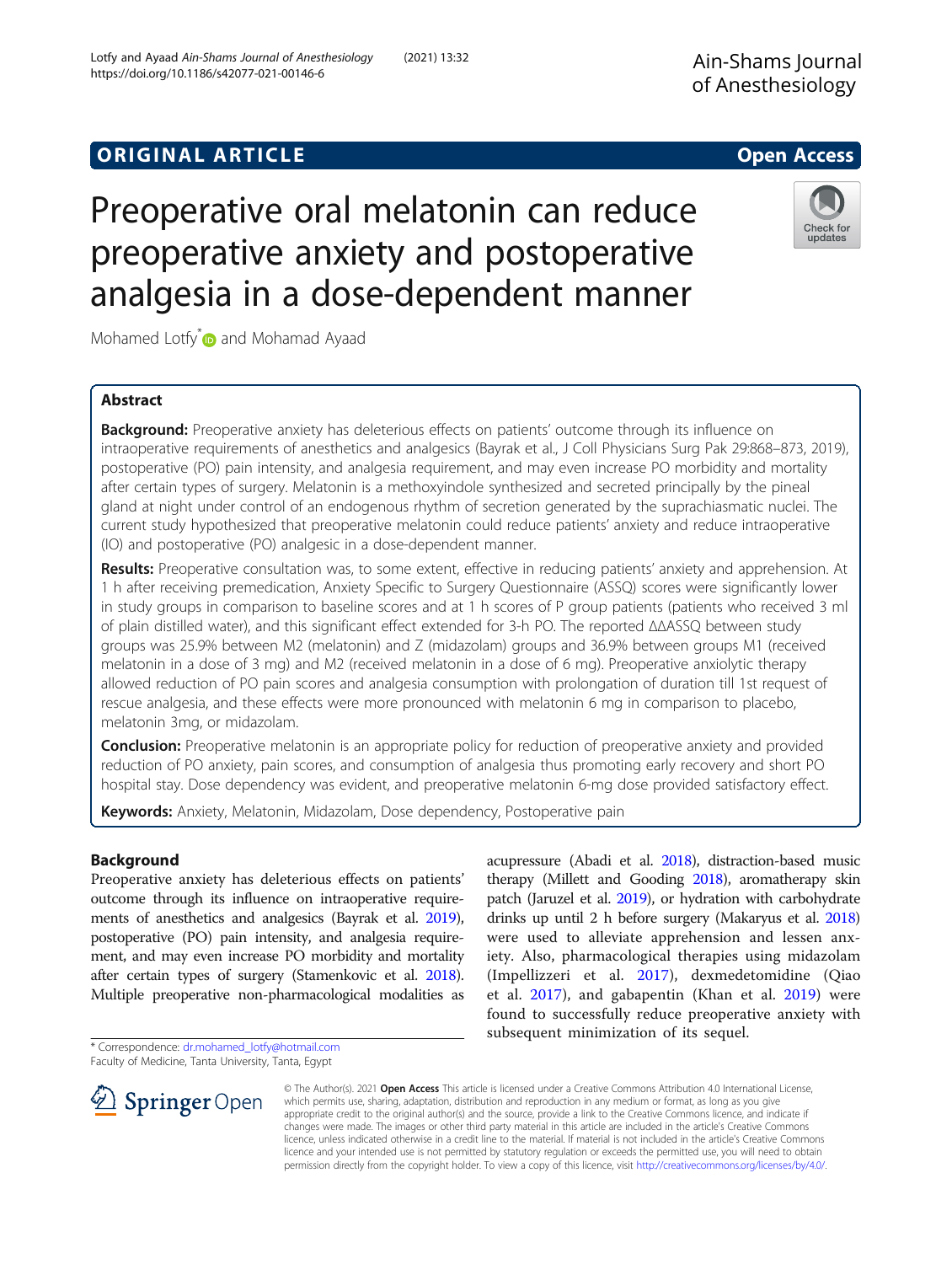Melatonin is a methoxyindole synthesized and secreted principally by the pineal gland at night under control of an endogenous rhythm of secretion generated by the suprachiasmatic nuclei (Claustrat and Leston [2015\)](#page-9-0) that is synchronized to the light-dark cycle via the retinohypothalamic tract, placing melatonin synthesis as night provided its dark (Amaral and Cipolla-Neto [2018\)](#page-9-0).

Melatonin is a ubiquitous molecule acting as an autocrine and paracrine signal (Cipolla-Neto and Amaral [2018](#page-9-0)). Melatonin has potent multifunctional effects, both receptor-dependent and receptor-independent effects, and mitigates tissue injury via modification of abnormalities in redox status (Reiter et al. [2017\)](#page-10-0) and downregulation of nuclear factor-κ beta, c-Fos expression, and matrix metalloproteinases-3, which are regulators of pro-inflammatory and pro-fibrotic cytokines (Habtemariam et al. [2017\)](#page-9-0).

The main physiological function of melatonin is to synchronize individual's biological rhythms, and exogenous melatonin was found to have the same action, even at dose of 0.125 mg (Geoffroy et al. [2019](#page-9-0)). Moreover, melatonin has sedative, anti-anxiety, and potential analgesic effects when used as pre-surgical medication (Abbasivash et al. [2019\)](#page-9-0), and experimental studies indicated that melatonin could be used to minimize the level of excitement before general anesthesia and to reduce the required propofol dose for induction (Niggemann et al. [2019\)](#page-9-0).

#### Hypothesis

The current study hypothesized that preoperative melatonin could reduce patients' anxiety and reduce intraoperative (IO) and PO analgesia.

#### **Objectives**

This study targets to determine the effect of preoperative melatonin on patients' anxiety and PO pain score and to show if this effect is dose dependent in a placebocontrolled study in comparison to midazolam.

#### Design

Prospective comparative randomized placebo-controlled study

# Methods

This study was approved by our Institutional Review Board (33858/6/20), and written informed consent was obtained from all subjects participating in the trial. All patients assigned for inguinal hernia repair under general anesthesia were eligible to preoperative evaluation. Only adult patients with unilateral inguinal hernia repair, ASA grade I or II, and were free of associated morbidities and exclusion criteria were included in the study. Exclusion criteria included obstructed or complicated hernia; hernia associated with other pathology that needs to be operated upon or during the same setting; and presence of coagulopathy, hormonal disorders, hepatic, cardiac, or renal diseases, diabetes mellitus, hypertension, or history of psychological diseases. Also, patients with body mass index (BMI) ≥35 kg/m<sup>2</sup>, maintained on analgesics, or received any analgesia during the preceding 24 h, and patients who refused to sign the written consent to participate in the study were excluded from the study.

After collection of demographic data including age, gender, education, and marital status, all patients were clinically evaluated, and body mass index (BMI) was calculated according to the equation BMI= weight (kg)/ height  $(m^2)$  (Bray [1992\)](#page-9-0), and obesity grades were defined after the WHO expert consultation ([2004](#page-10-0)) as average (BMI <24.9), overweight (25-<30 kg/m<sup>2</sup>), obese (BMI ≥30–<35 kg/m<sup>2</sup>), and morbidly obese (BMI ≥35 kg/m<sup>2</sup>).

# Patient assessment

Patients free of exclusion criteria were included in the study and were asked to attend at the preoperative preparation room at 7 AM for preoperative assessment and to receive the assigned preoperative medication. Patients were assessed before and after receiving the premedication and after recovery using the following instruments:

- 1. Non-invasive determination of baseline hemodynamic variables including heart rate (HR), systolic and diastolic blood pressure (SBP and DBP), and calculation of mean arterial pressure (MAP).
- 2. Preoperative anxiety scoring using the Anxiety Specific to Surgery Questionnaire (ASSQ) that was developed to assess the specific patient concerns about what may happen during and after the surgery and is composed of 10 items. Each item was evaluated using a 5-point scale with 1 indicating strongly disagree and 5 indicating strongly agree, except for the 8th item where numbers indicate the reverse, i.e., 1 indicated strongly agree and 5 indicated strongly disagree. Total score was obtained as the sum of the items' scores, with the higher ASSQ score, the higher the patient's anxiety (Karanci and Dirik [2003\)](#page-9-0).
- 3. Level of sedation was evaluated using the Ramsay Sedation Scale (RSS), which is a subjective tool used to precisely evaluate the level of consciousness during titration of sedative medications and included scores 1–2 for behavior observation, score 3 for assessment of response to voice, and scores 4–6 for assessment of response to loud auditory stimulus or light glabellar tap (Ramsay et al. [1974\)](#page-10-0).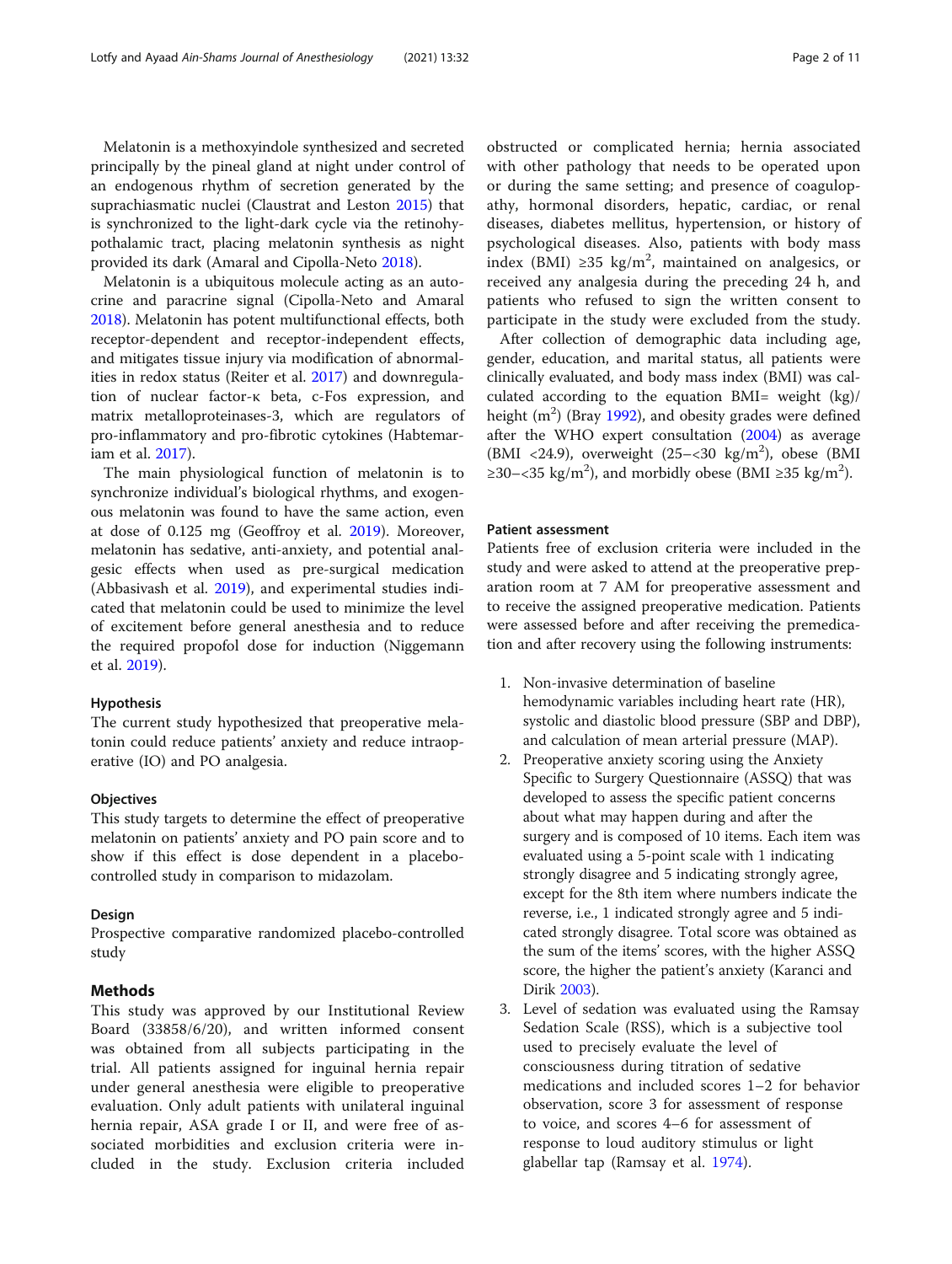# <span id="page-2-0"></span>Groups and medications

All patients received preoperative anesthetic consultation with the anesthetist in charge for 15 min to explain the anesthetic procedure and how to reduce and manipulate the possible anesthetic complications and how to manage PO pain and the pain for 1-day surgery, in trial to relieve anxiety and apprehension. Then, patients were randomly divided into three equal groups (Fig. 1) using sealed envelopes containing cards carrying the label for each group and were prepared by an assistant not included in the study, and envelopes were chosen by the patient him/herself. Each patient was given a cup containing 3 ml of fluid to drink and stay calm for 1 h after the end of consultation and before transfer to the theater. The three groups were the following:

Group P included patients who received 3 ml of plain distilled water.

Group M included patients who will receive preoperative oral melatonin (Melatonin, Naturals, Canada). Patients of group M were asked to choose another card, also previously prepared by an assistant who was blinded about the significance of the label number, carrying a number label, either one or two. Patients who chose the card labeled as one received melatonin in a dose of 3 mg (M1 group), and patients who chose the card labeled as two received melatonin in a dose of 6 mg (M2 group); melatonin was given dissolved in 3 ml of distilled water. Group Z included patients who will receive

preoperative oral midazolam (Midathetic, Amoun Pharmaceuticals, Cairo, Egypt) in a dose of 0.25 mg/kg for a maximum dose of 20 mg dissolved in 3 ml of distilled water.

#### Anesthetic procedure

One hour after receiving the premedication, all patients received ondansetron (4 mg IV) and paracetamol (1 g IVI). Then, general anesthesia was induced by fentanyl 2 μg/kg, propofol 2 mg/kg, and rocuronium 0.6 mg/kg, and was maintained with sevoflurane 2%, fentanyl 1  $\mu$ g/ kg, and rocuronium 0.1mg/kg as required. After endotracheal intubation, the lungs were ventilated with 50%  $O<sub>2</sub>$  in air for a tidal volume of 6–8 ml/kg, end-tidal carbon dioxide  $(ET_{CO2})$  of 35–40 mmHg, and inspiration: expiration (I:E) ratio of 1:2. Patients were continuously non-invasively monitored for HR, MAP,  $SpO<sub>2</sub>$ , and  $ET_{CO2}$ . At the end of surgery, residual neuromuscular blockade was reversed using intravenous injection of neostigmine 0.05 mg/kg with atropine 0.02 mg/kg IV; patients were extubated and shifted to the postanesthesia care unit (PACU).

#### Postoperative care

In PACU, ASSQ and RSS were determined 30, 60, 90, and 120-min after recovery. Also, HR, MAP,  $SpO<sub>2</sub>$ , and  $ET_{CO2}$  were determined every 15 min for 2 h. PACU discharge was dependent on Aldrete recovery score that ranges from 0 (comatose patients) to 10 (complete recovery) (Ghai et al. [2005](#page-9-0)), and patients were discharged upon achieving a score of ≥8 (Ecoff et al. [2017](#page-9-0)). PO pain was assessed using the 11-point Pain Numerical Rate Scale (NRS) which included scale from 0 (no pain) to 10 (worst pain). NRS was used, it is more practical than the graphic visual analog scale, easier to perceive for most people, and does not need clear vision, pen, and paper (Williamson and Hoggart [2005](#page-10-0)). Pain scores were determined half-hourly for 2 h and then every 2 h till 8 h. Duration of PO analgesia was defined as time lapsed since recovery till 1st request of rescue analgesia. PO

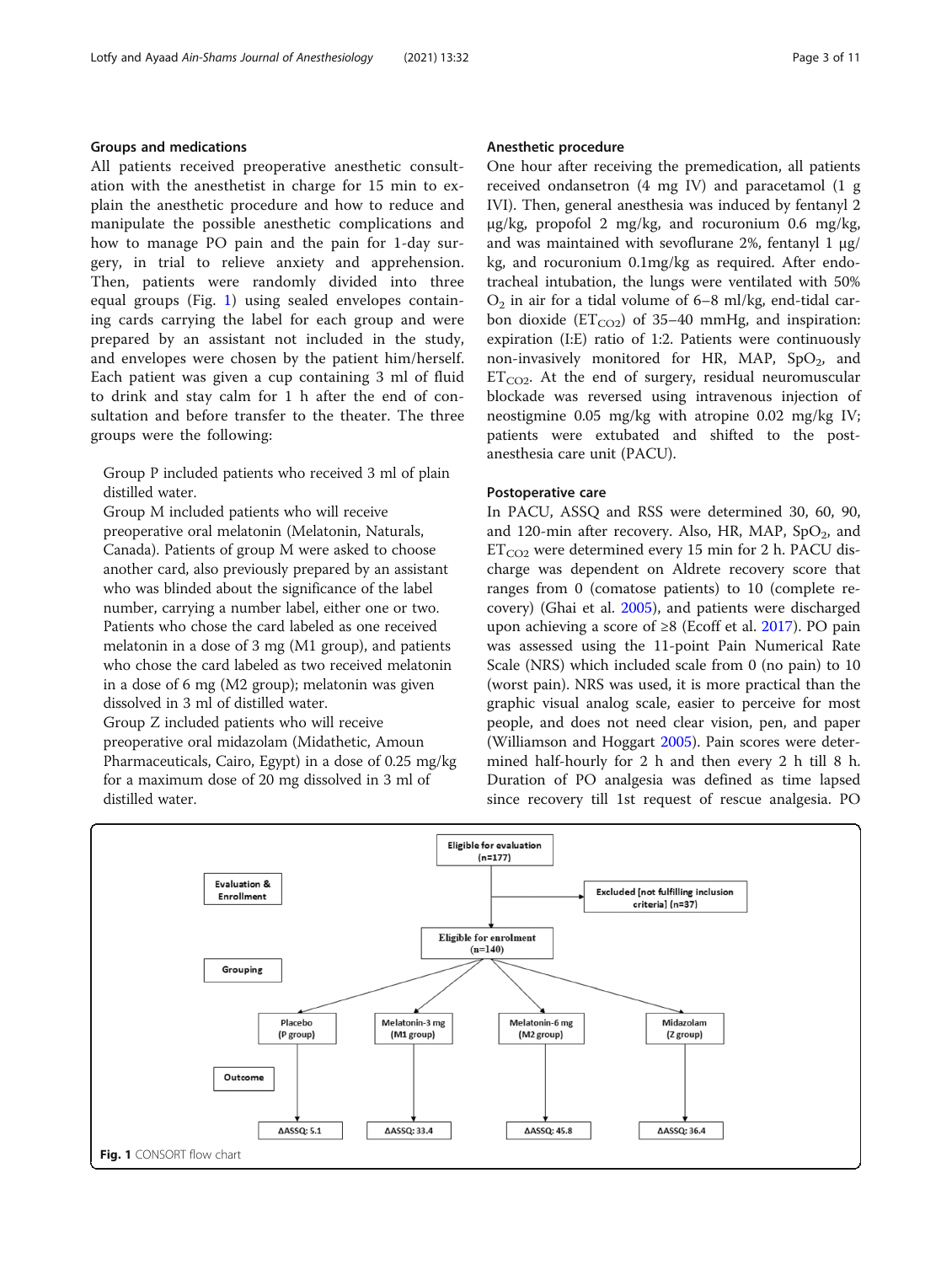rescue analgesia was provided for patients who had NRS score ≥4, as slow intravenous injection of ketorolac tromethamine (Ketolac; amp 30mg/ml; Amryia Pharmaceuticals, Alex, Egypt) as 1-ml diluted to 10-ml with normal saline (0.9%) and repeated if requested after 8 h for a maximum of 3-doses. All cases were managed as 1-day surgery cases, and duration of PO hospital stay was determined.

#### Study outcomes

- 1. Primary outcome was the reduction of preoperative anxiety after administration of premedication therapies.
- 2. Secondary outcomes are as follows:
	- Differences in ASSQ score between M groups to determine the dose-dependency
	- Patients' satisfaction scoring as evaluated using a 4-point numerical scale ranging from excellent satisfaction [score= 1] to very dissatisfied [score=4]

# Sample size calculation

Previously, Naguib and Samarkandi [\(1999\)](#page-9-0) and Acil et al. [\(2004](#page-9-0)) reported significant reduction of anxiety and sedation scores between preoperative oral melatonin (5 mg) and midazolam (15 mg) compared to placebo with non-significant differences between melatonin and midazolam in studies that included 25 and 22 adult patients per group, respectively. The current study supposed that if the difference between the extents of reduction of ASSQ scores 1 h after administration of study drugs (ΔASSQ) in comparison to before administration showed a difference of 25% between M and Z groups, the difference may be significant. A sample size of 35 patients per group would achieve a power of 80% with  $\alpha$  value of 0.05, and  $\beta$  value of 0.2 may fulfill the study target to get significant difference between both of the study groups.

#### Statistical analysis

Obtained data were presented as mean  $\pm$  SD, numbers, and percentages. Results were analyzed using paired ttest for intra-group comparisons, one-way ANOVA test for inter-group comparisons, and Chi square test. ΔASSQ was calculated as the percentage of difference between ASSQ determined before and 1 h after receiving premedication therapy in relation to ASSQ determined before administration of therapy, and the difference in ΔASSQ (ΔΔASSQ) of study groups was calculated as the percentage of difference between ΔASSQ of each two of study groups. Statistical analysis was conducted using the IBM SPSS (Version 23, 2015; IBM, South Wacker

Drive, Chicago, USA) for Windows statistical package. P value <0.05 was considered statistically significant.

#### Results

During the study duration since June 2019, 177 patients were eligible for evaluation, and 140 patients were included in the study and divided into 4 study groups (Fig. [1\)](#page-2-0). Inclusion data showed non-significant difference between study groups (Table [1\)](#page-4-0).

Concerning ASSQ scoring, scores determined prior to administration of medications showed non-significant differences between the four groups. In comparison to ASSQ scores determined before preoperative anesthetic consultation, ASSQ scores determined at 1 h after receiving the study medications were non-significantly  $(p=$ 0.256) lower in patients of P group, while were significantly decreased with medications used and were significantly lower in comparison to that of P group with nonsignificant differences between M1, M2, and Z groups, despite being lowest in group M2. The calculated ΔASSQ was significantly higher in M2 group in comparison to both M1 ( $p=0.0003$ ) and Z ( $p=0.0009$ ) groups with non-significantly ( $p=0.352$ ) higher  $\triangle$ ASSQ in Z than M1 groups (Table [2\)](#page-5-0). Eighty-three patients had ΔASSQ of >25% with significantly higher frequency of patients had  $\triangle$ ASSQ of >25% in M2 (p=0.0006) and Z  $(p=0.034)$  groups in comparison to M1 group and nonsignificantly ( $p=0.133$ ) higher frequency among patients of M2 group in comparison to Z group (Fig. [2\)](#page-5-0). The calculated ΔASSQ for patients of M2 group was higher than that of patients of Z group by 25.9% and then ΔASSQ of patients of M1 group by 36.9%, while ΔASSQ of patients of Z group was higher than that of patients of M1 group by 8.7%.

After recovery of anesthesia, ASSQ scores were still significantly lower in all patients who received preoperative medication in comparison to those who received placebo with significantly lower scores till 120 min after recovery in M2 group in comparison to both M1 and Z groups. Interestingly, the differences in ASSQ between patients of groups M1 and Z were non-significantly lower in Z group till 90 min after recovery, and then, the difference was significant ( $p=0.0017$ ) at 120 min after recovery (Table [2](#page-5-0), Fig. [3\)](#page-6-0).

All patients of M1, M2, and Z groups had significantly higher RSS score at 30 min and significantly lower at 60 min than patients who received placebo with significantly higher RSS scores detected in patients of Z group at both times. Patients of Z group had higher RSS scores at 90 min in comparison to P ( $p=0.002$ ) and M2 ( $p=$ 0.0005) groups with non-significant difference between RSS scores of patients of P and M2 groups. At 120 min after recovery, patients of P group had higher RSS scores than patients of M2 ( $p=0.012$ ) and Z ( $p=0.098$ ) groups,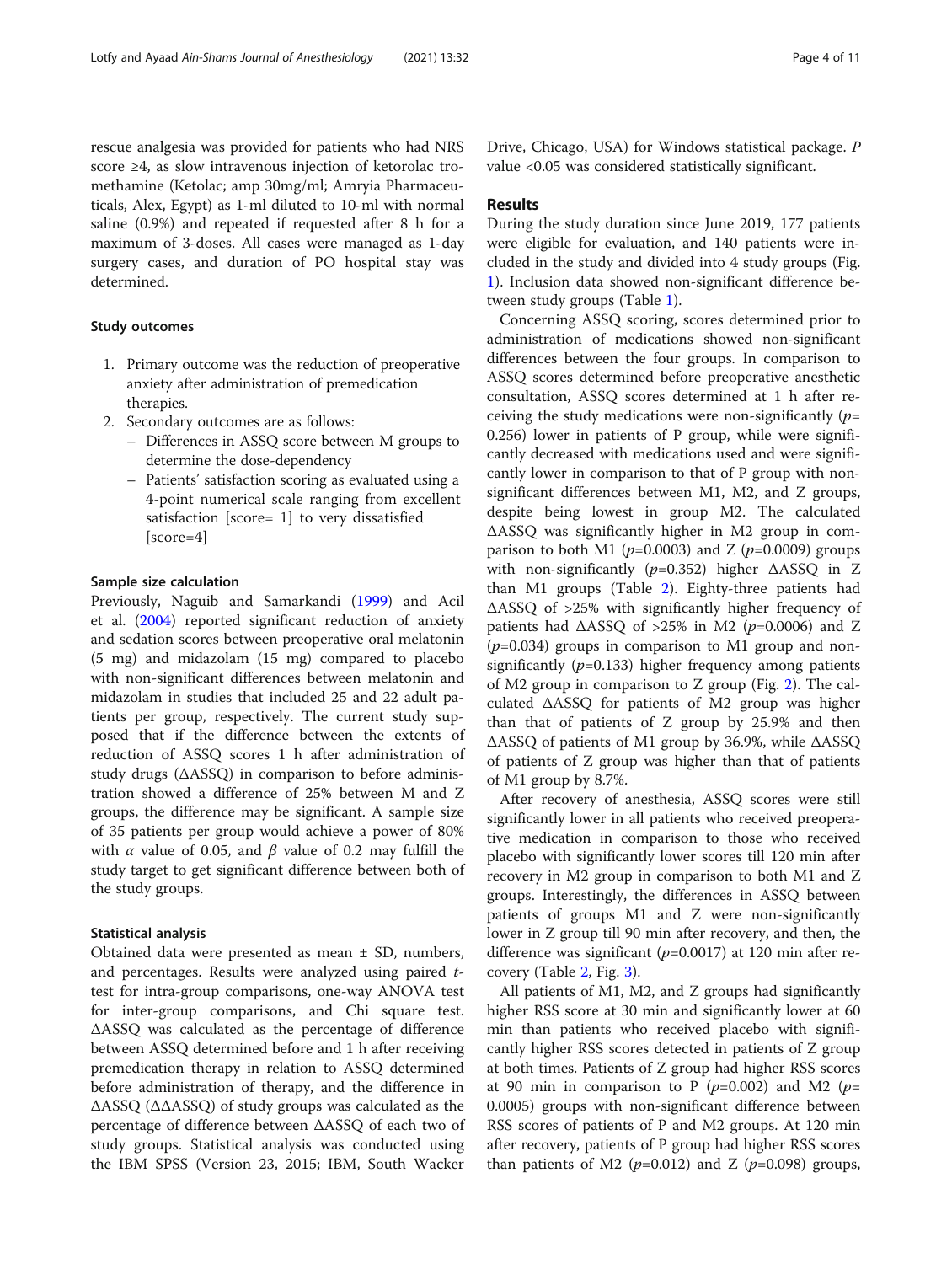| Variables                            | Groups         |                 |                |                                                                                   |       |  |  |
|--------------------------------------|----------------|-----------------|----------------|-----------------------------------------------------------------------------------|-------|--|--|
|                                      | P              | M1              | M <sub>2</sub> | $\mathsf{Z}% _{T}=\mathsf{Z}_{T}\!\left( a,b\right) ,\ \mathsf{Z}=\mathsf{Z}_{T}$ | value |  |  |
| Age (years)                          | $46.6 \pm 9.3$ | 45±9            | $47.4 \pm 6.6$ | $46.4 \pm 5.5$                                                                    | 0.621 |  |  |
| Sex                                  |                |                 |                |                                                                                   |       |  |  |
| Males                                | 22 (62.9%)     | 27 (77.1%)      | 25 (71.4%)     | 29 (82.9%)                                                                        | 0.269 |  |  |
| Females                              | 13 (37.1%)     | 8 (22.9%)       | 10 (28.6%)     | 6 (17.1%)                                                                         |       |  |  |
| Education level                      |                |                 |                |                                                                                   |       |  |  |
| Post-graduate                        | 5 (14.3%)      | 4 (11.4%)       | $3(8.6\%)$     | 2 (40%)                                                                           | 0.749 |  |  |
| College                              | 9(25.7%)       | 10 (28.6%)      | 12 (34.3%)     | 11 (31.4%)                                                                        |       |  |  |
| High school                          | 11 (31.4%)     | 8 (22.9%)       | 13 (37.1%)     | 8 (22.8%)                                                                         |       |  |  |
| Sec school                           | 4 (11.4%)      | 5 (14.3%)       | 2(5.7%)        | 7 (20%)                                                                           |       |  |  |
| Illiterate                           | 6 (17.2%)      | 8 (22.9%)       | 5 (14.3%)      | 7 (20%)                                                                           |       |  |  |
| Marital status                       |                |                 |                |                                                                                   |       |  |  |
| Single                               | 9 (25.7%)      | 11 (31.4%)      | 10 (28.6%)     | 7 (20%)                                                                           | 0.861 |  |  |
| Married                              | 21 (60%)       | 22 (62.8%)      | 24 (68.5%)     | 28 (80%)                                                                          |       |  |  |
| Divorced                             | 3(8.6%)        | $1(2.9\%)$      | $\mathbf 0$    | $\mathbf 0$                                                                       |       |  |  |
| Widow                                | 2(5.7%)        | $1(2.9\%)$      | $1(2.9\%)$     | 0                                                                                 |       |  |  |
| Body weight (kg)                     | 83.7±8.1       | 86.9±6.1        | $87.5 + 8$     | $85.3 \pm 7.2$                                                                    | 0.136 |  |  |
| Body height (cm)                     | 167.6±3.9      | $168.7 \pm 3.1$ | 168.8±3.5      | 168±3.3                                                                           | 0.389 |  |  |
| Body mass index (Kg/m <sup>2</sup> ) | 29.8±2.6       | $30.5 \pm 2.4$  | 31 ± 2.9       | $30.2 \pm 2.1$                                                                    | 0.208 |  |  |
| ASA                                  |                |                 |                |                                                                                   |       |  |  |
| Grade I                              | 32 (91.4%)     | 30 (85.7%)      | 33 (94.3%)     | 31 (88.6%)                                                                        | 0.662 |  |  |
| Grade II                             | 3(8.6%)        | 5 (14.3%)       | 2(5.7%)        | 4 (11.4%)                                                                         |       |  |  |
| Hernia side                          |                |                 |                |                                                                                   |       |  |  |
| Right                                | 14 (40%)       | 12 (34.3%)      | 10 (28.6%)     | 16 (45.7%)                                                                        | 0.485 |  |  |
| Left                                 | 21 (60%)       | 23 (65.7%)      | 25 (71.4%)     | 19 (54.3%)                                                                        |       |  |  |
| Associated medical diseases          |                |                 |                |                                                                                   |       |  |  |
| CAD                                  | $2(5.6\%)$     | $1(2.9\%)$      | $1(2.9\%)$     | $\mathbf 0$                                                                       | 0.838 |  |  |
| <b>DM</b>                            | 3(8.6%)        | 3(8.6%)         | 4 (11.4%)      | 3(8.6%)                                                                           |       |  |  |
| Chest                                | $1(2.9\%)$     | 3(8.6%)         | $1(2.9\%)$     | $2(5.6\%)$                                                                        |       |  |  |
| Liver                                | $1(2.9\%)$     | $2(5.6\%)$      | 2(5.7%)        | $1(2.9\%)$                                                                        |       |  |  |
| No                                   | 28 (80%)       | 26 (74.3%)      | 27 (77.1%)     | 29 (82.9%)                                                                        |       |  |  |

<span id="page-4-0"></span>

|  |  | Table 1 Inclusion data of patients of the four groups |
|--|--|-------------------------------------------------------|
|  |  |                                                       |

Data are presented as mean, standard deviation, numbers, and percentages. p <0.05 indicates significant difference; p>0.05 indicates non-significant difference Sec school Secondary school graduate, CAD Coronary artery disease, DM Diabetes mellitus; p, value indicates the significance of variance between groups according to one-way ANOVA test for parametric variables and Chi-square test with Yates correction for non-parametric numerical values

with non-significantly  $(p=0.344)$  lower RSS scores in patients of M2 than Z groups. Sixty-one patients (43.6%) were ready for PACU discharge within 60 min after recovery of anesthesia, 55 patients (39.3%) were ready in time range of 60 to 120 min, and 24 patients were discharged after 120 min with non-significant differences between patients of the four groups (Table [3\)](#page-6-0).

Twenty-two (15.7%) patients, 15 of M2 (42.9%) and 7 of Z (37.1%) groups, did not request rescue analgesia till end of 8-h PO follow-up; 55 patients (39.3%) required rescue analgesia once, while 63 patients requested analgesia for two times. The number of requests was

significantly lower in patients of M2 group in comparison to patients of groups P, M1, and Z, while was significantly higher in patients of P group in comparison to patients of M1 and Z groups with nonsignificantly lower number of requests by patients of group Z in comparison to patients of M1 group. Duration of analgesia among patients who requested rescue analgesia was significantly longer in M2 group in comparison to P, M1, and Z groups and in patients of M1 and Z groups in comparison to patients of P group with non-significantly longer duration in M1 in comparison to Z group. Cumulative 8-h NRS pain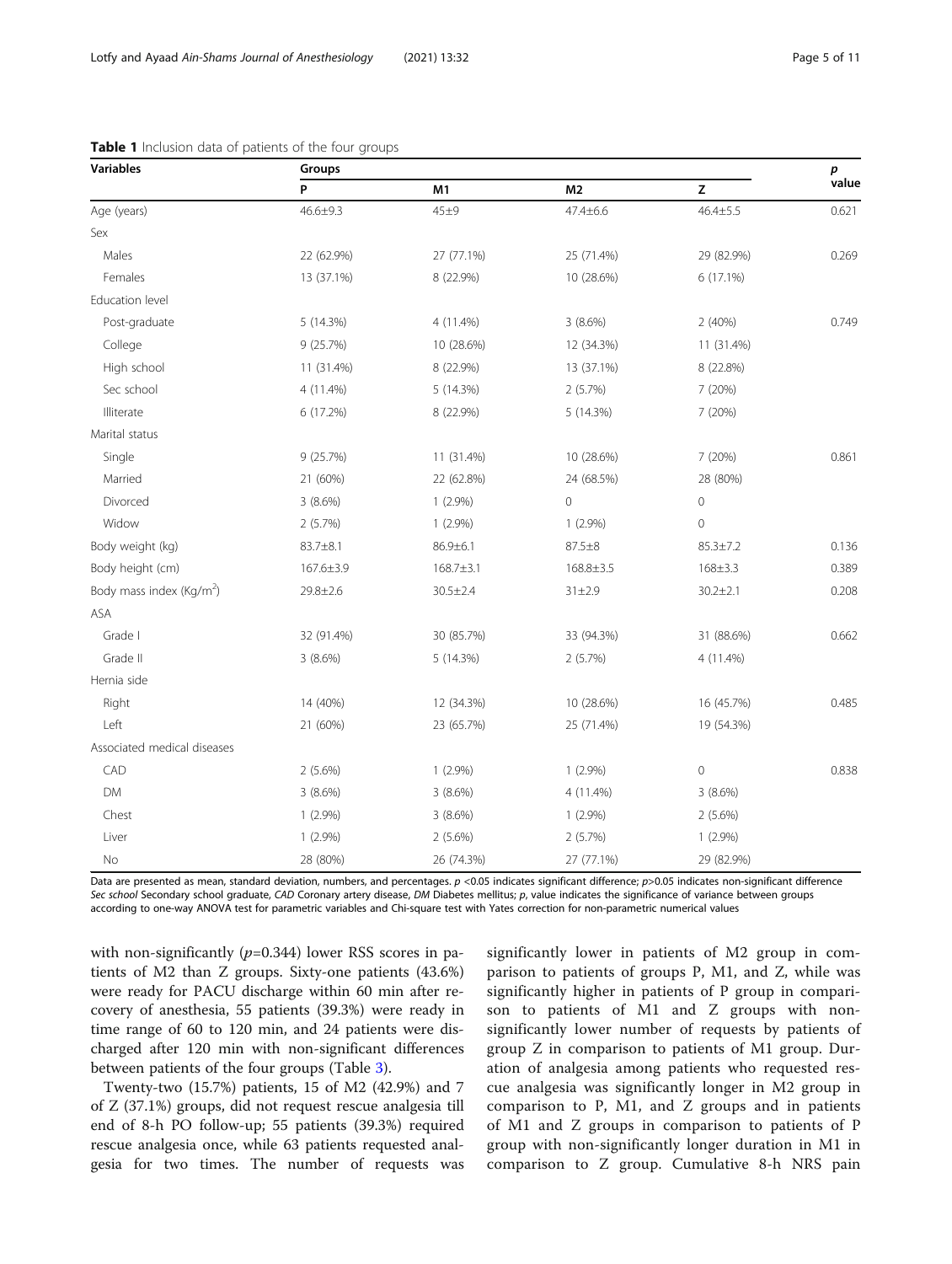<span id="page-5-0"></span>

| Table 2 ASSQ scorings of patients of the four groups till 120-min after recovery of anesthesia |  |  |  |
|------------------------------------------------------------------------------------------------|--|--|--|
|------------------------------------------------------------------------------------------------|--|--|--|

| Group          | <b>Time</b>       |                |               |                |                |                |               |  |  |  |  |  |
|----------------|-------------------|----------------|---------------|----------------|----------------|----------------|---------------|--|--|--|--|--|
|                | <b>Medication</b> |                |               | After recovery |                |                |               |  |  |  |  |  |
|                | <b>Before</b>     | 1 h after      |               | 30 min         | 60 min         | 90 min         | 120 min       |  |  |  |  |  |
| P              |                   |                |               |                |                |                |               |  |  |  |  |  |
| Value          | $22.5 + 4.7$      | $21.3 \pm 4.3$ | $5.1 \pm 6.6$ | $18.3 \pm 3.6$ | $14.9 \pm 3.3$ | $11.9 \pm 2.7$ | $9.5 \pm 2.4$ |  |  |  |  |  |
| M1             |                   |                |               |                |                |                |               |  |  |  |  |  |
| Value          | 23±5.8            | 16±6.8         | 33.4±14.9     | $13.3 + 6$     | $10.7 + 4.8$   | $8.2 + 4.1$    | $6.3 \pm 3.6$ |  |  |  |  |  |
| P <sub>1</sub> | 0.685             | 0.0002         | < 0.0001      | 0.00008        | 0.00006        | 0.00004        | 0.00004       |  |  |  |  |  |
| M <sub>2</sub> |                   |                |               |                |                |                |               |  |  |  |  |  |
| Value          | $25 + 5.5$        | 13.6±4.4       | $45.8 \pm 12$ | $10.2 \pm 3.4$ | $7.2 \pm 2.4$  | $5 + 1.9$      | $2.4 \pm 1$   |  |  |  |  |  |
| P1             | 0.055             | < 0.00001      | < 0.00001     | < 0.00001      | < 0.00001      | < 0.00001      | < 0.00001     |  |  |  |  |  |
| P <sub>2</sub> | 0.144             | 0.088          | 0.0003        | 0.01           | 0.0003         | 0.0001         | < 0.0001      |  |  |  |  |  |
| Ζ              |                   |                |               |                |                |                |               |  |  |  |  |  |
| Value          | $24 + 4.7$        | $15.3 \pm 4.3$ | 36.4±10.7     | $12.5 + 4.1$   | $9.7 + 3.1$    | $6.7 \pm 2.7$  | $3.9 \pm 2.3$ |  |  |  |  |  |
| P1             | 0.182             | < 0.00001      | < 0.00001     | < 0.00001      | < 0.00001      | < 0.00001      | < 0.00001     |  |  |  |  |  |
| P <sub>2</sub> | 0.431             | 0.646          | 0.352         | 0.512          | 0.32           | 0.084          | 0.0017        |  |  |  |  |  |
| P <sub>3</sub> | 0.417             | 0.097          | 0.0009        | 0.0117         | 0.0004         | 0.0025         | 0.0004        |  |  |  |  |  |

Data are presented as mean±SD; p value indicates the significance of variance between groups according to one-way ANOVA test for parametric variables. p>0.05 indicates non-significant difference;  $p<$  0.05 indicates significant difference

P1 Significance of difference versus group P, P2 Significance of difference versus group M1, P3 Significance of difference versus group M2

score was significantly lower in M2 group in comparison to P and M1 groups and in Z group in comparison to P group, but non-significantly lower and higher in Z group in comparison to M1 and M2 groups, respectively (Table [3](#page-6-0), Fig. [4](#page-7-0)).

All surgeries were conducted uneventfully within a non-significantly different operative time. PO hospital stay was significantly shorter for patients of M2 group in comparison to patients of P and M1 groups but was non-significantly shorter in comparison to patients of Z

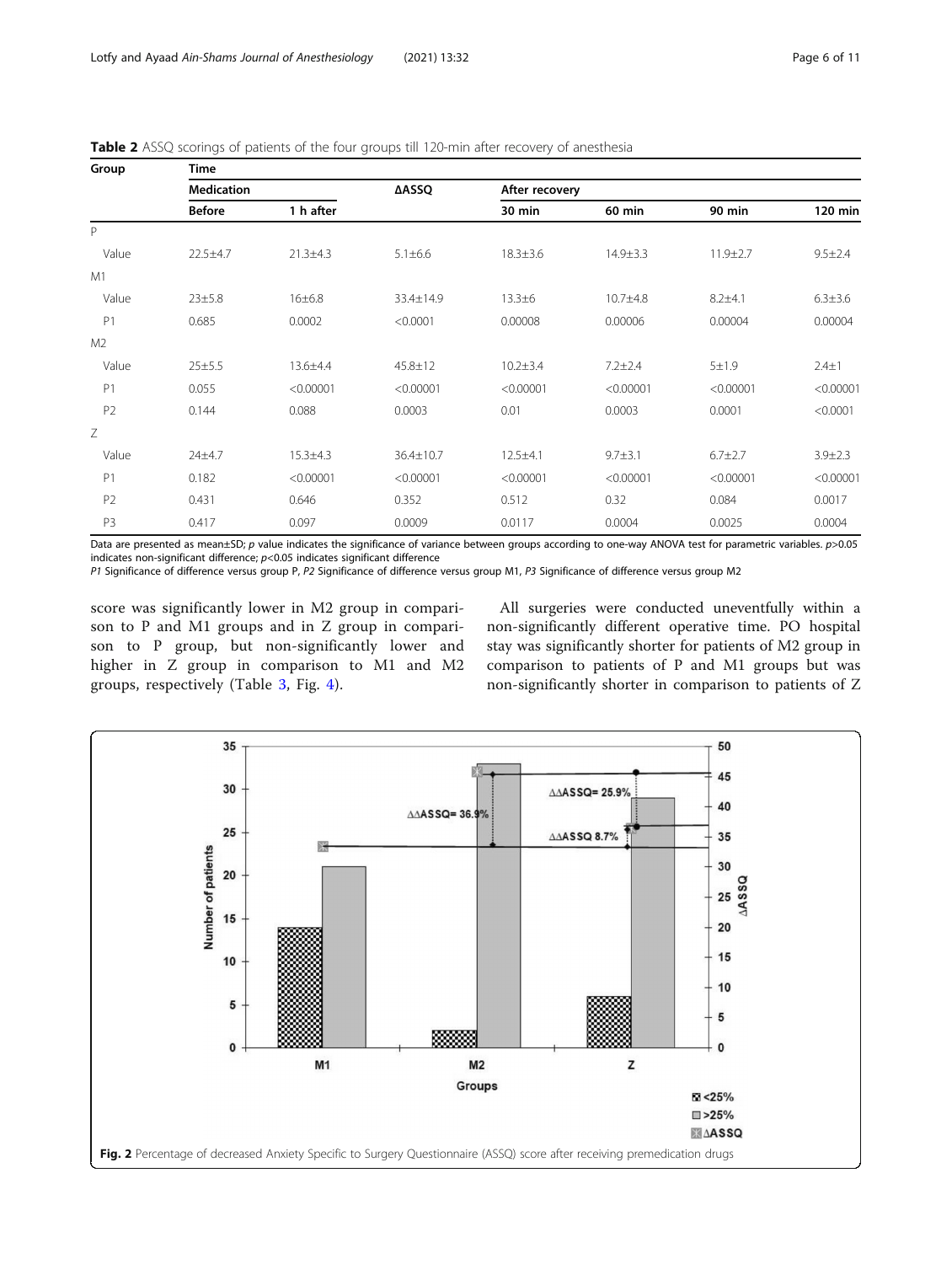<span id="page-6-0"></span>

group. PO hospital stay for patients of M1 group was non-significantly shorter and longer in comparison to patients of P and Z groups, respectively, while was significantly shorter for patients of Z group in comparison to patients of P group. The frequency of patients among higher satisfaction grades was significantly  $(p=0.009)$  higher among patients who received premedication in comparison to placebo. Among patients who received premedication prior to anesthesia, 38 patients (36.2%) found the procedure was very satisfying, 35 patients (33.3%) found the procedure satisfying, 24 patients (22.9%) found it good, while 8 patients (7.6%)

Table 3 PO sedation and pain data of patients of the four groups

| <b>Variables</b>                                                                  |               | Group          |               |                |                |         |                |               |                |                |                |
|-----------------------------------------------------------------------------------|---------------|----------------|---------------|----------------|----------------|---------|----------------|---------------|----------------|----------------|----------------|
|                                                                                   |               | P              | M1            |                | M <sub>2</sub> |         | z              |               |                |                |                |
|                                                                                   |               | Score          | Score         | P <sub>1</sub> | Score          |         | P <sub>2</sub> | Score         | P <sub>1</sub> | P <sub>2</sub> | P3             |
| <b>RSS</b>                                                                        |               |                |               |                |                |         |                |               |                |                |                |
| 30 min                                                                            |               | $1.7 + 0.6$    | $2 + 0.6$     | 0.018          | $2.1 \pm 0.8$  | 0.008   | 0.498          | $2.4 + 0.6$   | 0.001          | 0.007          | 0.095          |
| 60 min                                                                            |               | $2.7 \pm 0.5$  | $1.8 + 0.7$   | 0.001          | $1.8 + 0.6$    | 0.001   | 0.992          | $2 + 0.6$     | 0.001          | 0.2            | 0.177          |
| 90 min                                                                            |               | $1.5 \pm 0.5$  | $2.6 \pm 0.5$ | 0.001          | $1.66 \pm 0.8$ | 0.201   | 0.0001         | $2 + 0.8$     | 0.002          | 0.0005         | 0.078          |
| 120 min                                                                           |               | $1.8 + 0.7$    | $2.4 \pm 0.6$ | 0.001          | $1.4 \pm 0.5$  | 0.012   | 0.0001         | $1.5 \pm 0.5$ | 0.08           | 0.0001         | 0.344          |
| Number of patients who achieved Aldrete score permissible for PACU discharge (>8) |               |                |               |                |                |         |                |               |                |                |                |
|                                                                                   |               | Number         | Number        | P <sub>1</sub> | Number         | P1      | P <sub>2</sub> | Number        | P1             | P <sub>2</sub> | P <sub>3</sub> |
| At $<$ 60 min                                                                     |               | 12 (34.3%)     | 20 (57.1%)    | 0.157          | 16 (45.7%)     | 0.479   | 0.476          | 13 (37.1%)    | 0.234          | 0.072          | 0.509          |
| At 60-120 min                                                                     |               | 18 (51.4%)     | 12 (34.3%)    |                | 13 (37.1%)     |         |                | 12 (34.3%)    |                |                |                |
| At $>120$ min                                                                     |               | 5(14.3%)       | 3(8.6%)       |                | 6(17.2%)       |         |                | 10 (28.6%)    |                |                |                |
| PO pain data                                                                      |               |                |               |                |                |         |                |               |                |                |                |
| No. of requests of analgesia                                                      | 0             | $\overline{0}$ | 0             | 0.002          | 15 (42.9%)     | < 0.001 | 0.0003         | 7(20%)        | 0.0009         | 0.059          | 0.049          |
|                                                                                   |               | 10 (28.6%)     | 27 (77.1%)    |                | 17 (48.5%)     |         |                | 19 (54.3%)    |                |                |                |
|                                                                                   | $\mathcal{P}$ | 25 (71.4%)     | 8 (22.9%)     |                | 3(8.6%)        |         |                | 9(25.7%)      |                |                |                |
| Duration of PO analgesia                                                          |               | $0.9 + 0.4$    | $3.4 \pm 1.6$ | < 0.001        | $5.2 \pm 2.2$  | < 0.001 | 0.0012         | $2.9 + 1.9$   | < 0.001        | 0.258          | 0.0005         |
| Cumulative 8-h NRS pain score                                                     |               | $2.2 \pm 0.4$  | $2.1 \pm 0.4$ | 0.334          | $1.7 + 0.5$    | 0.0002  | 0.019          | $2 + 0.6$     | 0.0004         | 0.12           | 0.078          |

Data are presented as mean±SD, numbers, and percentages. p <0.05 indicates significant difference; p>0.05 indicates non-significant difference P1 Significance of difference versus group P, P2 Significance of difference versus group M1, P3 Significance of difference versus group M2 according to one-way ANOVA test for parametric variables and Chi-square test with Yates correction for non-parametric numerical values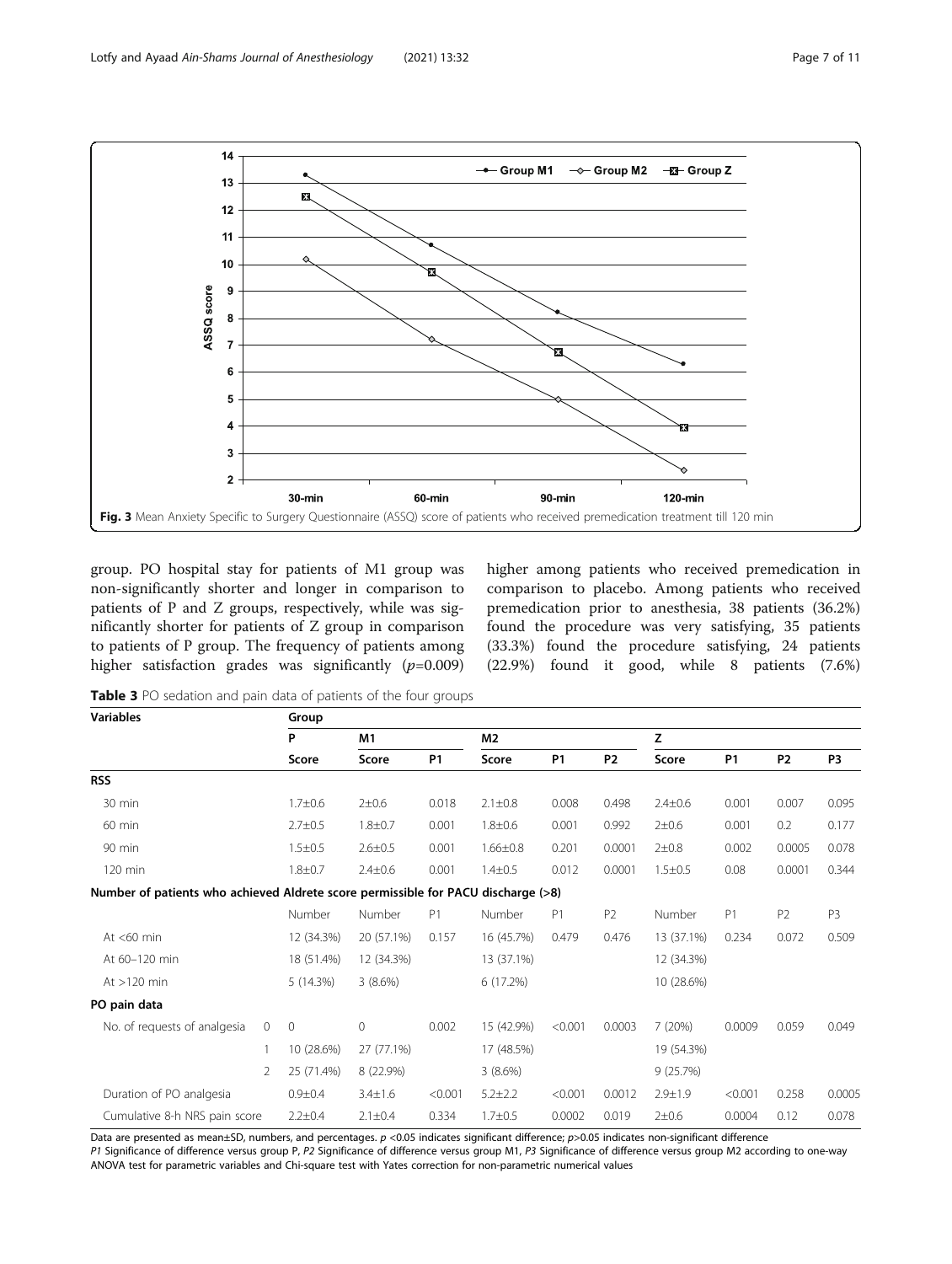<span id="page-7-0"></span>

dissatisfying with non-significant (0.687) difference between the three medications used (Table 4).

# **Discussion**

The obtained results of this study showed that only 40% of studied patients were highly educated, and this finding supports the inverse relation between educational level and presence and severity of preoperative anxiety. In line with these data, Du et al. ([2020](#page-9-0)) and Mathew et al. ([2020](#page-9-0)) found that preoperative anxiety was associated with decline in the domain of executive function, and low educational attainment is a risk factor of overall neurocognitive disorder and suggested the need for preparatory program. These data assured the value of preoperative anesthetic consultation applied for the study participants of the current study.

In support of this assumption, preoperative anesthetic patients' consultation was, to some extent, effective in reducing patients' anxiety and apprehension as evidenced by the reported lower ASSQ scores of P group patients in comparison to their baseline scores. Similarly, Akhlaghi et al. [\(2020\)](#page-9-0) and Lumb et al. [\(2020\)](#page-9-0) found that preoperative anesthetic consultation can reduce preoperative sources of anxiety, especially for individuals experiencing high levels of stress.

At 1 h after receiving premedications, ASSQ scores were significantly lower in study groups in comparison to baseline scores and at 1 h scores of P group patients, and this significant effect extended for 3-h PO. These findings indicated the necessity for therapeutic

management of preoperative anxiety, despite the benefits

| <b>Variables</b>     | Groups         |                |                |              |  |  |  |  |  |
|----------------------|----------------|----------------|----------------|--------------|--|--|--|--|--|
|                      | P              | M1             | M <sub>2</sub> | z            |  |  |  |  |  |
| Operative time (min) |                |                |                |              |  |  |  |  |  |
| Mean $(\pm SD)$      | $42.1 \pm 9.1$ | $43.9 \pm 8.1$ | $41.1 \pm 8.7$ | $41.6 + 9.6$ |  |  |  |  |  |
| P <sub>1</sub>       |                | 0.409          | 0.639          | 0.799        |  |  |  |  |  |
| P <sub>2</sub>       |                |                | 0.181          | 0.287        |  |  |  |  |  |
| P <sub>3</sub>       |                |                |                | 0.845        |  |  |  |  |  |
| PO Hospital stay (h) |                |                |                |              |  |  |  |  |  |
| Mean (±SD)           | $11.4 \pm 1.9$ | $10.6 + 2$     | $9.6 \pm 1.3$  | 10±1.8       |  |  |  |  |  |
| P <sub>1</sub>       |                | 0.088          | 0.00002        | 0.0024       |  |  |  |  |  |
| P <sub>2</sub>       |                |                | 0.014          | 0.186        |  |  |  |  |  |
| P <sub>3</sub>       |                |                |                | 0.289        |  |  |  |  |  |
| Satisfaction scores  |                |                |                |              |  |  |  |  |  |
| Very satisfying      | 6 (17.1%)      | 11 (31.4%)     | 14 (40%)       | 13 (37.2%)   |  |  |  |  |  |
| Satisfying           | 10 (28.6%)     | 12 (34.2%)     | 12 (34.2%)     | 11 (31.4%)   |  |  |  |  |  |
| Good                 | 11 (31.4%)     | 7(20%)         | 8 (22.9%)      | 9(25.7%)     |  |  |  |  |  |
| Dissatisfying        | 8 (22.9%)      | 5 (14.4%)      | $1(2.9\%)$     | 2(5.7%)      |  |  |  |  |  |
| P <sub>1</sub>       | 0.009          |                |                |              |  |  |  |  |  |
| <b>P4</b>            |                | 0.687          |                |              |  |  |  |  |  |

Data are presented as mean±SD, numbers, and percentages. *p* <0.05 indicates<br>significant difference: p>0.05 indicates pon-significant difference significant difference;  $p > 0.05$  indicates non-significant difference<br> $p_1$  Significance of difference versus group R,  $p_2$  Significance of c P1 Significance of difference versus group P, P2 Significance of difference versus group M1, P3 Significance of difference versus group M2, P4 Significance of variance between P, M1, and M2 groups according to one-way ANOVA test for parametric variables and Chi-square test with Yates correction for non-parametric numerical values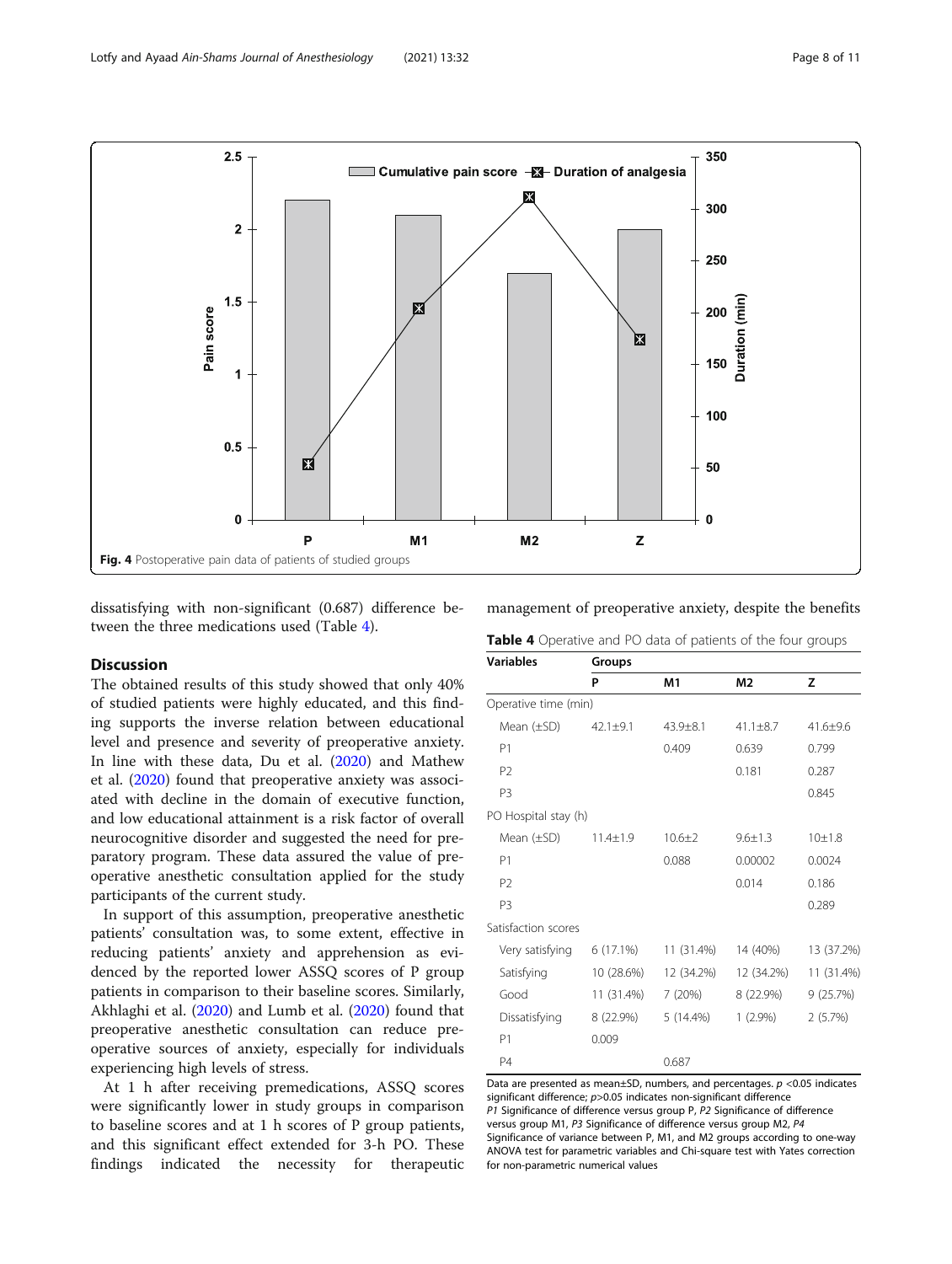of preoperative consultation. In line with these findings, Gupta et al. [\(2017\)](#page-9-0) found that higher dosage of midazolam improves the quality of anxiolysis and sedation with lesser rates of intraoperative recall and maintains hemodynamic stability, and Kunusoth et al. ([2019](#page-9-0)) also found that preoperative midazolam is effective in reducing the subjective stress with reliable anxiolysis while preserving protective reflexes.

Moreover, the reported ΔΔASSQ between study groups was 25.9% between M2 and Z groups and 36.9% between M1 and M2 groups, thus indicating a more pronounced anxiolytic effect of melatonin 6-mg than 3-mg dose and than midazolam premedications. These findings points to the superior anxiolytic effect of melatonin over midazolam and the dose-related effect of melatonin.

In support of these results, Khare et al. ([2018](#page-9-0)) found that premedication using oral melatonin (6 mg) is an effective alternative to alprazolam for providing better anxiolysis, lesser sedation with maintenance of cognitive and psychomotor function. Also, out of systemic literature review, Campbell et al. ([2019](#page-9-0)) reported that perioperative melatonin, given in daily doses of 2–8 mg for 1–9 days starting on the evening before or the day of surgery, reduced the incidence of delirium in older adults assigned for cardiothoracic, orthopedic, or hepatic surgeries. Moreover, Han et al. ([2020](#page-9-0)) in a meta-analysis found that melatonin administered in 5-mg dose before surgery was significantly effective in reducing PO delirium in the entire adult surgical population, and in dose <5 mg, its elimination half-lives can extend postoperatively to significantly reduce the incidence of PO delirium.

In addition to reduction of anxiety, preoperative anxiolytic therapy allowed reduction of PO pain scores and analgesia consumption with prolongation of duration till 1st request of rescue analgesia, and these effects were more pronounced with melatonin 6 mg in comparison to placebo, melatonin 3mg, or midazolam. Similarly, Javaherforooshzadeh et al. [\(2018\)](#page-9-0) found that, in placebocontrolled study, preoperative melatonin or gabapentin decreases anxiety and pain in lumbar surgery. Also, Lee and Curtin [\(2020\)](#page-9-0) found that prophylactic melatonin significantly reduced subjective pain and numbness perception by 50% and 30%, respectively in the early PO days, and the effect increased to more than 80% reduction by 3-m PO with significant improvement in objective neurosensory testing and healing profile after orthognathic surgery. Moreover, Palmer et al. [\(2019\)](#page-9-0) detected significantly higher ΔNRS during the conditioned pain-modulating task with melatonin than with placebo, and Oh et al. ([2020](#page-9-0)), in a random-effects meta-analysis, found that the use of melatonin reduced chronic pain and significantly reduced acute PO pain. In support of the efficacy of melatonin, Soltani et al. ([2020](#page-10-0)) reported significantly lower morphine consumption and mechanical ventilation time with significant rise of Glasgow Coma Scale in traumatic intracranial hemorrhage patients admitted to surgical ICU and received melatonin, in comparison to other sedatives

Multiple attributes were provided for the analgesic effect of melatonin; Palmer et al. ([2019](#page-9-0)) reported improved function of the descending pain modulatory system with the use of exogenous melatonin with significant reduction of serum brain-derived neurotrophic factor, tropomyosin kinase receptor B, and S100B-protein, and so concluded that melatonin's effect on pain is not due to its effect on sleep quality. On the other hand, Lee and Curtin [\(2020\)](#page-9-0) and Procaccini et al. [\(2020\)](#page-10-0) attributed melatonin's favorable effects to its antioxidant and antiinflammatory actions as evidenced by significant PO reduction in oxidants' concentrations with significantly higher levels of antioxidant enzymes and strong correlations between antioxidant effects and reduced PO pain and sensory recovery. As another explanation, Hemati et al. [\(2020\)](#page-9-0) attributed the role of melatonin in pain regulation to reversing the opioid tolerance through regulation of several cellular signaling pathways.

#### Conclusion

Preoperative preparation of surgical patients using melatonin is appropriate policy for reduction of preoperative anxiety and provided smooth postoperative period with reduction of PO anxiety, pain scores, and consumption of analgesia thus promoting early recovery and short PO hospital stay. Dose dependency was evident, and preoperative melatonin 6-mg dose provided satisfactory effect. However, wider scale studies including more extensive surgical procedures are mandatory to establish the obtained results.

#### Abbreviations

PO: Postoperative; ASSQ: Anxiety Specific to Surgery Questionnaire; P: Group P included patients who received 3 ml of plain distilled water; M1: Group received melatonin in a dose of 3 mg; M2: Group received melatonin in a dose of 6 mg; Z: Midazolam group; IO: Intraoperative; ICU: Intensive care unit; ASA: American Society of Anesthesiologists; BMI: Body mass index; HR: Heart rate; SBP: Systolic blood pressure; DBP: Diastolic blood pressure; MAP: Mean arterial pressure; RSS: Ramsay Sedation Scale;  $ET<sub>CO2</sub>$ : End tidal carbon dioxide; PACU: Postoperative care unit

#### Acknowledgements

Not applicable.

#### Authors' contributions

ML and MA designed the study and contributed in writing of the manuscript and implementation of the research. ML was involved in planning and supervised the work. ML and MA processed the experimental data, performed the analysis, drafted the manuscript, and designed the figures. MA aided in interpreting the results and worked on the manuscript. All authors discussed the results and commented on the manuscript. All authors have read and approved the final manuscript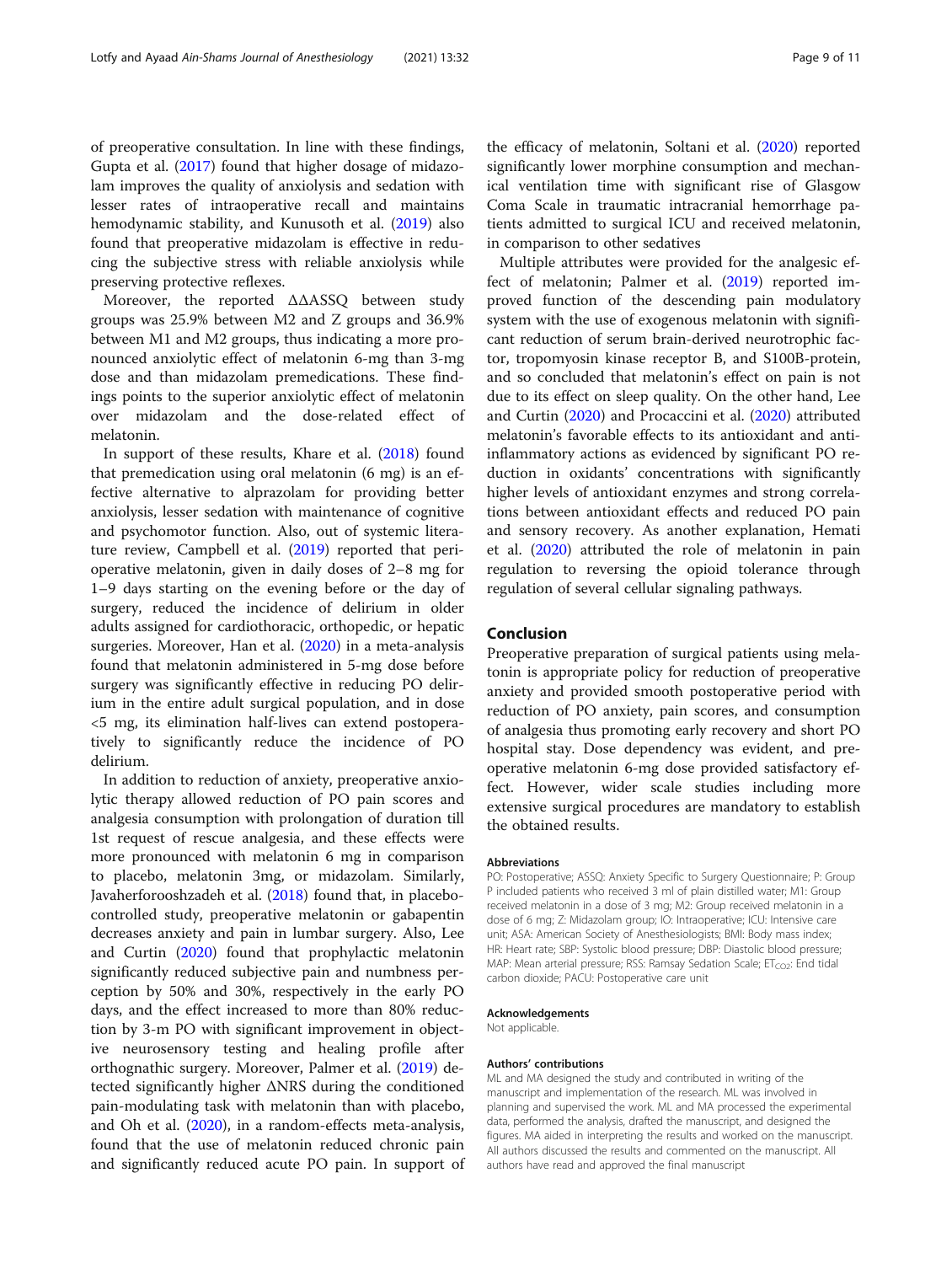# <span id="page-9-0"></span>Funding

None

#### Availability of data and materials

The datasets used and analyzed during this study are available from the corresponding author for 6 months after approval for publication.

#### Declarations

#### Ethics approval and consent to participate

This study was approved by Tanta University's Institutional Review Board (33858/6/20), and written informed consent was obtained from all subjects participating in the trial.

#### Consent for publication

Not applicable.

#### Competing interests

The authors declare that they have no competing interests.

# Received: 17 October 2020 Accepted: 15 March 2021 Published online: 16 April 2021

#### References

- Abadi F, Abadi F, Fereidouni Z, Amirkhani M, Karimi S, Najafi Kalyani M (2018) Effect of acupressure on preoperative cesarean section anxiety. J Acupunct Meridian Stud 11(6):361–366. <https://doi.org/10.1016/j.jams.2018.07.001>
- Abbasivash R, Salimi S, Ahsan B, Moallemi N, Sane S (2019) The effect of melatonin on anxiety and pain of tourniquet in intravenous regional anesthesia. Adv Biomed Res 8:67. [https://doi.org/10.4103/abr.abr\\_106\\_19](https://doi.org/10.4103/abr.abr_106_19) eCollection 2019
- Acil M, Basgul E, Celiker V, Karagöz AH, Demir B, Aypar U, Acil M, Basgul E, Celiker V, Karagöz AH, Demir B, Aypar U (2004) Perioperative effects of melatonin and midazolam premedication on sedation, orientation, anxiety scores and psychomotor performance. Eur J Anaesthesiol 21(7):553–557
- Akhlaghi F, Azizi S, Malek B, Mahboubi F, Shams S, Karimizadeh M (2020) Effect of preoperative anesthesia consultation on decreasing anxiety in patients undergoing oral and maxillofacial surgery. J Dent (Shiraz) 21(2):102–105. <https://doi.org/10.30476/DENTJODS.2019.77883.0>
- Amaral FGD, Cipolla-Neto J (2018) A brief review about melatonin, a pineal hormone. Arch Endocrinol Metab 62(4):472–479. [https://doi.org/10.20945/23](https://doi.org/10.20945/2359-3997000000066) [59-3997000000066](https://doi.org/10.20945/2359-3997000000066)
- Bayrak A, Sagiroglu G, Copuroglu E (2019) Effects of preoperative anxiety on intraoperative hemodynamics and postoperative pain. J Coll Physicians Surg Pak 29(9):868–873. <https://doi.org/10.29271/jcpsp.2019.09.868>
- Bray GA (1992) Pathophysiology of obesity. Am J Clin Nutr 55:488S–494S
- Campbell AM, Axon DR, Martin JR, Slack MK, Mollon L, Lee JK (2019) Melatonin for the prevention of postoperative delirium in older adults: a systematic review and meta-analysis. BMC Geriatr 19(1):272. [https://doi.org/10.1186/s12](https://doi.org/10.1186/s12877-019-1297-6) [877-019-1297-6](https://doi.org/10.1186/s12877-019-1297-6)
- Cipolla-Neto J, Amaral FGD (2018) Melatonin as a hormone: new physiological and clinical insights. Endocr Rev 39(6):990–1028. [https://doi.org/10.1210/er.2](https://doi.org/10.1210/er.2018-00084) [018-00084](https://doi.org/10.1210/er.2018-00084)
- Claustrat B, Leston J (2015) Melatonin: physiological effects in humans. Neurochirurgie 61(2-3):77–84. <https://doi.org/10.1016/j.neuchi.2015.03.002>
- Du J, Plas M, Absalom AR, van Leeuwen BL, de Bock GH (2020) The association of preoperative anxiety and depression with neurocognitive disorder following oncological surgery. J Surg Oncol 121(4):676–687. [https://doi.org/10.1002/](https://doi.org/10.1002/jso.25836) [jso.25836](https://doi.org/10.1002/jso.25836)
- Ecoff L, Palomo J, Stichler JF (2017) Design and testing of a postanesthesia care unit readiness for discharge assessment tool. J Perianesth Nurs 32:389–399
- Geoffroy PA, Micoulaud Franchi JA, Lopez R, Schroder CM, membres du consensus Mélatonine SFRMS (2019) The use of melatonin in adult psychiatric disorders: rxpert recommendations by the French Institute of Medical Research on Sleep (SFRMS). Encephale 45(5):413–423. [https://doi.](https://doi.org/10.1016/j.encep.2019.04.068) [org/10.1016/j.encep.2019.04.068](https://doi.org/10.1016/j.encep.2019.04.068)
- Ghai B, Grandhe RP, Kumar A, Chari P (2005) Comparative evaluation of midazolam and ketamine with midazolam alone as oral premedication. Paediatr Anaesth 15(7):554–559
- Gupta R, Santha N, Upadya M, Manissery JJ (2017) Effect of different dosages of intravenous midazolam premedication on patients undergoing head and

neck surgeries- a double blinded randomized controlled study. J Clin Diagn Res 11(8):UC01–UC04. <https://doi.org/10.7860/JCDR/2017/26414.10381>

- Habtemariam S, Daglia M, Sureda A, Selamoglu Z, Gulhan MF, Nabavi SM (2017) Melatonin and respiratory diseases: a review. Curr Top Med Chem 17(4):467– 488
- Han Y, Wu J, Qin Z, Fu W, Zhao B, Li X, Wang W, Sha T, Sun M, Li J, Zeng Z, Chen Z (2020) Melatonin and its analogues for the prevention of postoperative delirium: a systematic review and meta-analysis. J Pineal Res 68(4):e12644. <https://doi.org/10.1111/jpi.12644>
- Hemati K, Pourhanifeh MH, Dehdashtian E, Fatemi I, Mehrzadi S, Reiter RJ, Hosseinzadeh A (2020) Melatonin and morphine: potential beneficial effects of co-use. Fundam Clin Pharmacol. <https://doi.org/10.1111/fcp.12566>
- Impellizzeri P, Vinci E, Gugliandolo MC, Cuzzocrea F, Larcan R, Russo T, Gravina MR, Arena S, D'Angelo G, Gitto E, Montalto AS, Alibrandi A, Marseglia L, Romeo C (2017) Premedication with melatonin vs midazolam: efficacy on anxiety and compliance in paediatric surgical patients. Eur J Pediatr 176(7): 947–953. <https://doi.org/10.1007/s00431-017-2933-9>
- Jaruzel CB, Gregoski M, Mueller M, Faircloth A, Kelechi T (2019) Aromatherapy for preoperative anxiety: a pilot study. J Perianesth Nurs 34(2):259–264. [https://](https://doi.org/10.1016/j.jopan.2018.05.007) [doi.org/10.1016/j.jopan.2018.05.007](https://doi.org/10.1016/j.jopan.2018.05.007)
- Javaherforooshzadeh F, Amirpour I, Janatmakan F, Soltanzadeh M (2018) Comparison of effects of melatonin and gabapentin on post operative anxiety and pain in lumbar spine surgery: a randomized clinical trial. Anesth Pain Med 8(3):e68763. <https://doi.org/10.5812/aapm.68763>
- Karanci AN, Dirik G (2003) Predictors of pre- and postoperative anxiety in emergency surgery patients. J Psychosom Res 55:363–369
- Khan MU, Bamehriz FY, Aqil M, Dammas FA, Fadin A, Khokhar RS (2019) The effect of gabapentin on postoperative pain, morphine sparing effect and preoperative anxiety in patients going for sleeve gastrectomy surgical procedure. J Coll Physicians Surg Pak 29(8):697–701. [https://doi.org/10.29271/](https://doi.org/10.29271/jcpsp.2019.08.697) [jcpsp.2019.08.697](https://doi.org/10.29271/jcpsp.2019.08.697)
- Khare A, Thada B, Jain N, Singh D, Singh M, Sethi SK (2018) Comparison of effects of oral melatonin with oral alprazolam used as a premedicant in adult patients undergoing various surgical procedures under general anesthesia: a prospective randomized placebo-controlled study. Anesth Essays Res 12(3): 657–662. [https://doi.org/10.4103/aer.AER\\_90\\_18](https://doi.org/10.4103/aer.AER_90_18)
- Kunusoth R, Tej G, Ealla KKR, Kathuroju PK, Ayyagari A, Alwala AM (2019) Comparative analysis of intravenous midazolam with nasal spray for conscious sedation in minor oral and maxillofacial surgeries. J Pharm Bioallied Sci 11(Suppl 1):S42–S50. [https://doi.org/10.4103/jpbs.JPBS\\_199\\_18](https://doi.org/10.4103/jpbs.JPBS_199_18)
- Lee TYC, Curtin JP (2020) The effects of melatonin prophylaxis on sensory recovery and postoperative pain following orthognathic surgery: a tripleblind randomized controlled trial and biochemical analysis. Int J Oral Maxillofac Surg 49(4):446–453. <https://doi.org/10.1016/j.ijom.2019.07.006>
- Lumb AB, Latchford GJ, Bekker HL, Hetmanski AR, Thomas CR, Schofield CE (2020) Investigating the causes of patient anxiety at induction of anaesthesia: a mixed methods study. J Perioper Pract:1750458920936933. [https://doi.org/1](https://doi.org/10.1177/1750458920936933) [0.1177/1750458920936933](https://doi.org/10.1177/1750458920936933)
- Makaryus R, Miller TE, Gan TJ (2018) Current concepts of fluid management in enhanced recovery pathways. Br J Anaesth 120(2):376–383. [https://doi.org/1](https://doi.org/10.1016/j.bja.2017.10.011) [0.1016/j.bja.2017.10.011](https://doi.org/10.1016/j.bja.2017.10.011)
- Mathew PJ, Regmi S, Ashok V, Menon P (2020) Current practice of preanaesthesia preparation and perioperative parental satisfaction during paediatric ambulatory procedures in a developing country - an observational study. Anaesth Crit Care Pain Med:S2352-5568(20)30068-0. [https://doi.org/1](https://doi.org/10.1016/j.accpm.2019.10.019) [0.1016/j.accpm.2019.10.019](https://doi.org/10.1016/j.accpm.2019.10.019)
- Millett CR, Gooding LF (2018) Comparing active and passive distraction-based music therapy interventions on preoperative anxiety in pediatric patients and their caregivers. J Music Ther 54(4):460–478. [https://doi.org/10.1093/jmt/](https://doi.org/10.1093/jmt/thx014) [thx014](https://doi.org/10.1093/jmt/thx014)
- Naguib M, Samarkandi AH (1999) Premedication with melatonin: a double-blind, placebo-controlled comparison with midazolam. Br J Anaesth 82(6):875–880
- Niggemann JR, Tichy A, Eberspächer-Schweda MC, Eberspächer-Schweda E (2019) Preoperative calming effect of melatonin and its influence on propofol dose for anesthesia induction in healthy dogs. Vet Anaesth Analg 46(5):560–567. <https://doi.org/10.1016/j.vaa.2019.02.009>
- Oh SN, Myung S-K, Jho HJ (2020) Analgesic efficacy of melatonin: a meta-analysis of randomized, double-blind, placebo-controlled trials. J Clin Med 9(5):1553. <https://doi.org/10.3390/jcm9051553>
- Palmer AC, Souza A, Santos VSD, Cavalheiro JAC, Schuh F, Zucatto AE, Biazus JV, Torres ILDS, Fregni F, Caumo W (2019) The effects of melatonin on the